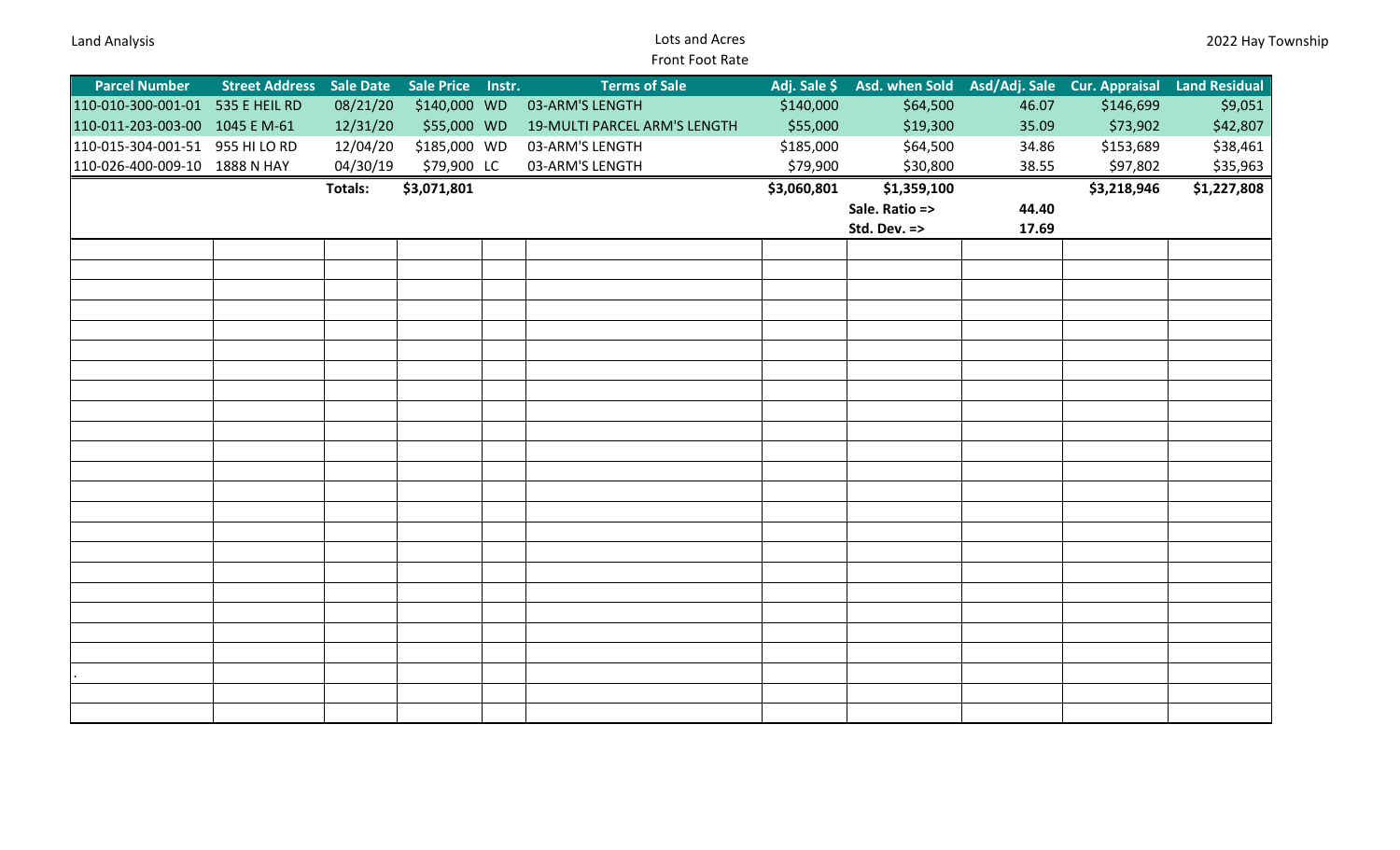## Land Analysis Lots and Acres Front Foot Rate

| \$15,750<br>330.0<br>660.0<br>5.00<br>5.00<br>\$27<br>330.00<br>4000 1187/394<br>\$1,810<br>\$0.04<br>\$46,589<br>1,050.0 1542.0<br>9.99<br>\$41<br>\$2,894<br>14.79<br>\$0.07<br>1,050.00<br>4000 1199/532<br>110-011-203-001-00<br>481.6<br>\$7,150<br>350.0<br>1.65<br>\$110<br>\$23,310<br>\$0.54<br>350.00<br>4000 1197/17<br>1.65<br>\$53,865<br>388.0<br>1919.8<br>17.10<br>17.10<br>\$93<br>\$2,103<br>\$0.05<br>388.00<br>4000 1152/745<br>\$1,361,332<br>434.67<br>429.87<br>2,556.6<br>Average<br>Average<br>Average<br>\$68<br>\$0.06<br>per FF=><br>per Net Acre=><br>2,824.69<br>per SqFt=><br>used \$60/ff<br>Rate Group 'A'<br>$\times$<br>ge/Sites<br><b>Frontage</b><br>Description: A-1<br>Front Foot Rate:<br>60<br>Standard Depth:<br>$\mathbf 0$<br>Depth Factor Curve<br>Standard Frontage (Opt.):<br>$^{\circ}$<br>Front Factor Curve<br>um Value:<br>Maximum Frontage Factor:<br>0.00<br>um Value:<br><b>Sites</b><br>e Has Rate<br>Description:<br>Site Value:<br>$\mathbf 0$<br>Close | <b>Est. Land Value Effec. Front</b> | <b>Depth</b> | <b>Net Acres</b> |  |  | Total Acres Dollars/FF Dollars/Acre Dollars/SqFt Actual Front ECF Area Liber/Page | <b>Other Parcels in Sale</b> |
|------------------------------------------------------------------------------------------------------------------------------------------------------------------------------------------------------------------------------------------------------------------------------------------------------------------------------------------------------------------------------------------------------------------------------------------------------------------------------------------------------------------------------------------------------------------------------------------------------------------------------------------------------------------------------------------------------------------------------------------------------------------------------------------------------------------------------------------------------------------------------------------------------------------------------------------------------------------------------------------------------------------|-------------------------------------|--------------|------------------|--|--|-----------------------------------------------------------------------------------|------------------------------|
|                                                                                                                                                                                                                                                                                                                                                                                                                                                                                                                                                                                                                                                                                                                                                                                                                                                                                                                                                                                                                  |                                     |              |                  |  |  |                                                                                   |                              |
|                                                                                                                                                                                                                                                                                                                                                                                                                                                                                                                                                                                                                                                                                                                                                                                                                                                                                                                                                                                                                  |                                     |              |                  |  |  |                                                                                   |                              |
|                                                                                                                                                                                                                                                                                                                                                                                                                                                                                                                                                                                                                                                                                                                                                                                                                                                                                                                                                                                                                  |                                     |              |                  |  |  |                                                                                   |                              |
|                                                                                                                                                                                                                                                                                                                                                                                                                                                                                                                                                                                                                                                                                                                                                                                                                                                                                                                                                                                                                  |                                     |              |                  |  |  |                                                                                   |                              |
|                                                                                                                                                                                                                                                                                                                                                                                                                                                                                                                                                                                                                                                                                                                                                                                                                                                                                                                                                                                                                  |                                     |              |                  |  |  |                                                                                   |                              |
|                                                                                                                                                                                                                                                                                                                                                                                                                                                                                                                                                                                                                                                                                                                                                                                                                                                                                                                                                                                                                  |                                     |              |                  |  |  |                                                                                   |                              |
|                                                                                                                                                                                                                                                                                                                                                                                                                                                                                                                                                                                                                                                                                                                                                                                                                                                                                                                                                                                                                  |                                     |              |                  |  |  |                                                                                   |                              |
|                                                                                                                                                                                                                                                                                                                                                                                                                                                                                                                                                                                                                                                                                                                                                                                                                                                                                                                                                                                                                  |                                     |              |                  |  |  |                                                                                   |                              |
|                                                                                                                                                                                                                                                                                                                                                                                                                                                                                                                                                                                                                                                                                                                                                                                                                                                                                                                                                                                                                  |                                     |              |                  |  |  |                                                                                   |                              |
|                                                                                                                                                                                                                                                                                                                                                                                                                                                                                                                                                                                                                                                                                                                                                                                                                                                                                                                                                                                                                  |                                     |              |                  |  |  |                                                                                   |                              |
|                                                                                                                                                                                                                                                                                                                                                                                                                                                                                                                                                                                                                                                                                                                                                                                                                                                                                                                                                                                                                  |                                     |              |                  |  |  |                                                                                   |                              |
|                                                                                                                                                                                                                                                                                                                                                                                                                                                                                                                                                                                                                                                                                                                                                                                                                                                                                                                                                                                                                  |                                     |              |                  |  |  |                                                                                   |                              |
|                                                                                                                                                                                                                                                                                                                                                                                                                                                                                                                                                                                                                                                                                                                                                                                                                                                                                                                                                                                                                  |                                     |              |                  |  |  |                                                                                   |                              |
|                                                                                                                                                                                                                                                                                                                                                                                                                                                                                                                                                                                                                                                                                                                                                                                                                                                                                                                                                                                                                  |                                     |              |                  |  |  |                                                                                   |                              |
|                                                                                                                                                                                                                                                                                                                                                                                                                                                                                                                                                                                                                                                                                                                                                                                                                                                                                                                                                                                                                  |                                     |              |                  |  |  |                                                                                   |                              |
|                                                                                                                                                                                                                                                                                                                                                                                                                                                                                                                                                                                                                                                                                                                                                                                                                                                                                                                                                                                                                  |                                     |              |                  |  |  |                                                                                   |                              |
|                                                                                                                                                                                                                                                                                                                                                                                                                                                                                                                                                                                                                                                                                                                                                                                                                                                                                                                                                                                                                  |                                     |              |                  |  |  |                                                                                   |                              |
|                                                                                                                                                                                                                                                                                                                                                                                                                                                                                                                                                                                                                                                                                                                                                                                                                                                                                                                                                                                                                  |                                     |              |                  |  |  |                                                                                   |                              |
|                                                                                                                                                                                                                                                                                                                                                                                                                                                                                                                                                                                                                                                                                                                                                                                                                                                                                                                                                                                                                  |                                     |              |                  |  |  |                                                                                   |                              |
|                                                                                                                                                                                                                                                                                                                                                                                                                                                                                                                                                                                                                                                                                                                                                                                                                                                                                                                                                                                                                  |                                     |              |                  |  |  |                                                                                   |                              |
|                                                                                                                                                                                                                                                                                                                                                                                                                                                                                                                                                                                                                                                                                                                                                                                                                                                                                                                                                                                                                  |                                     |              |                  |  |  |                                                                                   |                              |
|                                                                                                                                                                                                                                                                                                                                                                                                                                                                                                                                                                                                                                                                                                                                                                                                                                                                                                                                                                                                                  |                                     |              |                  |  |  |                                                                                   |                              |
|                                                                                                                                                                                                                                                                                                                                                                                                                                                                                                                                                                                                                                                                                                                                                                                                                                                                                                                                                                                                                  |                                     |              |                  |  |  |                                                                                   |                              |
|                                                                                                                                                                                                                                                                                                                                                                                                                                                                                                                                                                                                                                                                                                                                                                                                                                                                                                                                                                                                                  |                                     |              |                  |  |  |                                                                                   |                              |
|                                                                                                                                                                                                                                                                                                                                                                                                                                                                                                                                                                                                                                                                                                                                                                                                                                                                                                                                                                                                                  |                                     |              |                  |  |  |                                                                                   |                              |
|                                                                                                                                                                                                                                                                                                                                                                                                                                                                                                                                                                                                                                                                                                                                                                                                                                                                                                                                                                                                                  |                                     |              |                  |  |  |                                                                                   |                              |
|                                                                                                                                                                                                                                                                                                                                                                                                                                                                                                                                                                                                                                                                                                                                                                                                                                                                                                                                                                                                                  |                                     |              |                  |  |  |                                                                                   |                              |
|                                                                                                                                                                                                                                                                                                                                                                                                                                                                                                                                                                                                                                                                                                                                                                                                                                                                                                                                                                                                                  |                                     |              |                  |  |  |                                                                                   |                              |
|                                                                                                                                                                                                                                                                                                                                                                                                                                                                                                                                                                                                                                                                                                                                                                                                                                                                                                                                                                                                                  |                                     |              |                  |  |  |                                                                                   |                              |
|                                                                                                                                                                                                                                                                                                                                                                                                                                                                                                                                                                                                                                                                                                                                                                                                                                                                                                                                                                                                                  |                                     |              |                  |  |  |                                                                                   |                              |